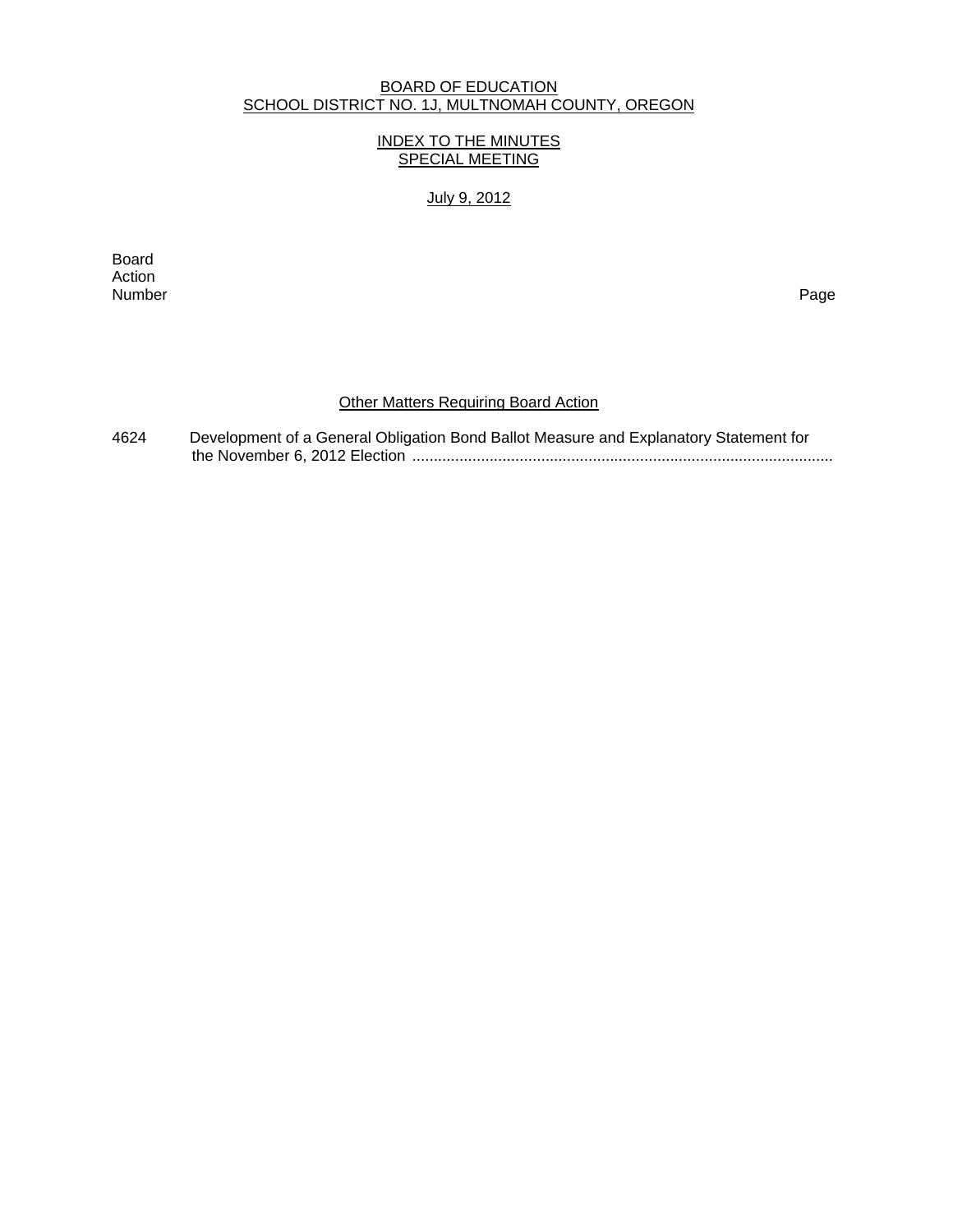#### July 9, 2012

## OFFICE OF THE BOARD OF EDUCATION SCHOOL DISTRICT NO. 1J, MULTNOMAH COUNTY, OREGON BLANCHARD EDUCATION SERVICE CENTER PORTLAND, OREGON

The Special Meeting of the Board of Education came to order at 5:02pm at the call of Co-Chair Martin Gonzalez in the Board Auditorium of the Blanchard Education Service Center, 501 N. Dixon St, Portland, Oregon.

There were present: Pam Knowles, Co-Chair Ruth Adkins Bobbie Regan Trudy Sargent – *via phone* Martin Gonzalez, Co-Chair Matt Morton Greg Belisle

> Staff Carole Smith, Superintendent Jollee Patterson, General Counsel Caren Huson-Quiniones, Board Senior Specialist

#### **PUBLIC HEARING AND VOTE: CAPITAL BOND**

CJ Sylvester, Chief Operations Officer, provided a PowerPoint presentation and overview of the capital bond proposal.

The following individuals testified in favor of the proposed capital bond:

Alissa Keny-Guyer, State Representative for House District 46; Michael Dembrow, Representative from House District 45; Lew Frederick, Representative; Jeff Cogen, Multnomah County Chair; Nick Fish, Portland City Commissioner; Charlie Hales, Mayoral Candidate; Jefferson Smith, Representative; Kevin Matheny, Concordia University; Steve Novick; Emma Rosen; Scott Bailey; Nancy Hamilton; Amy Kohnstamm; Rachel Fox; Ted Wolf; Betsy Salter; Stuart Emmons; Will Dann; Joshua Curtis; Kevin Truong; Naomi Dann; Scott Overton; Randall Heeb; Rita Moore; Mike Verbout; Roger Kirchner; Charlene Williams, Roosevelt Principal; Shane Endicott; and, Jason Blumklotz.

Taylor Marrow stated that he would not support the bond as PPS was one of the most inequitable school systems he has ever seen.

Director Regan stated that it felt much better than the last time the District went out for a bond. Director Regan requested that we be clear this time in explaining the debt repayment and list and name the schools that benefitted from piror work that the District has done. In addition, she would like a discussion on planning money for the remaining high schools which will not be improved in phase one of the bond. Director Regan commented that she would like to see us stay at the \$1.10 per thousand assessed value. Ms. Sylvester mentioned that \$1.5 million would be an appropriate amount of planning money for the remaining six high schools, but that it would not include bringing partners to the table. Co-Chair Knowles stated that we need to do the master planning piece, but to keep in mind that future Boards could change that plan.

Director Adkins mentioned that she wants to make sure that we focus the funds on this bond on the schools being proposed, adding that we could learn from the planning process for the first three high schools and then spinoff from that for the six remaining high schools. Director Adkins added that she would like to see the \$1.5 million go for two new roofs. Director Morton commented that it was reasonable to have reserves available for roof repairs and to use some funds for the master planning.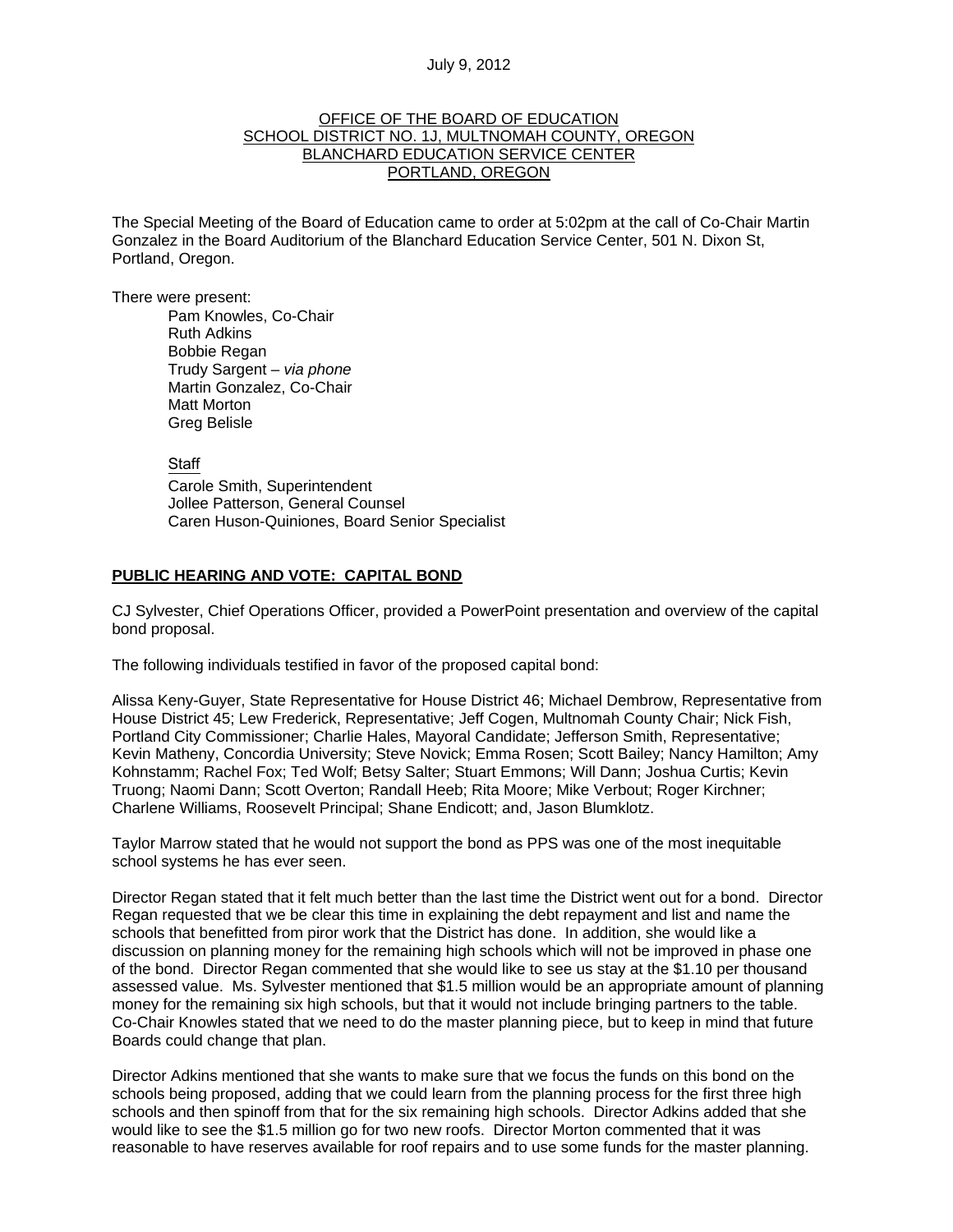Co-Chair Gonzalez stated that the majority of the Board could potentially look at readjusting the package and investing \$1.5 million for master planning for the six remaining high schools, with eight schools to be re-roofed.

Director Morton commented that we need to engage our students in the design phases. Ms. Sylvester responded that staff would do their absolute best to involve students in the design and construction phases.

Co-Chair Gonzalez read Director Sargent's email into the record. Her preference was for some money to go towards investment in technology and to change the bond package by cutting facility improvements to \$64.5 million. Director Adkins stated that technology was an important issue, but she did not want to shift the package any further. The Board did not support the change requested by Director Sargent.

Co-Chair Gonzalez stated that he shared the frustration from Taylor Marrow when he testified on inequity. We always need to keep equity in mind. There is a hope that we will do the best we can for all our students.

Co-Chair Gonzalez adjourned the meeting at 7:51pm.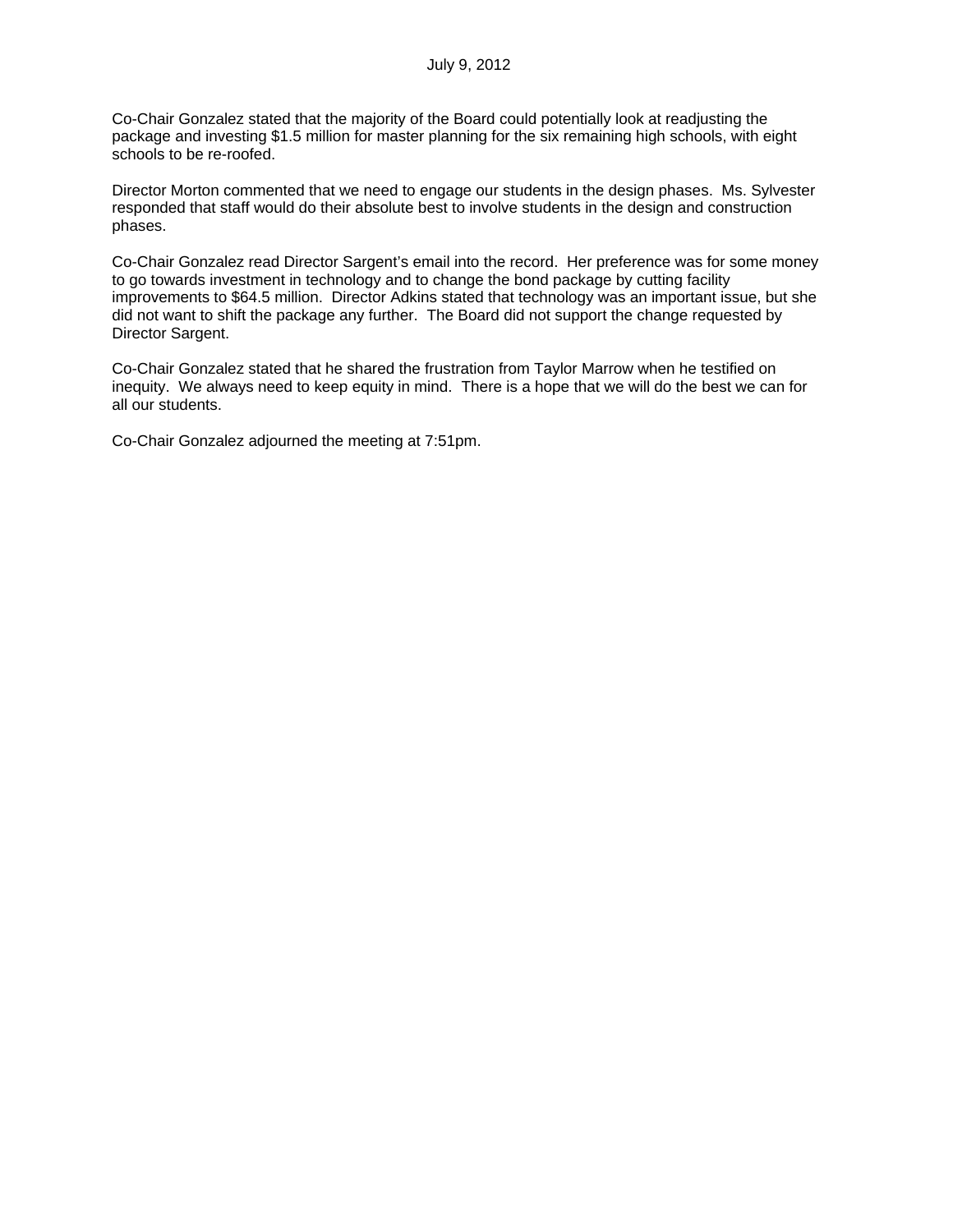July 9, 2012

# Other Matters Requiring Board Action

The Superintendent RECOMMENDED adoption of the following item:

## Numbers 4624

Director Regan moved and Director Belisle seconded the motion to amend the Attachment "A" to Resolution 4624. The motion was put to a voice passed and passed 5-1 (vote: 5-yes, 1-no [Adkins], with Director Sargent not voting). Director Knowles moved and Director Belisle seconded the motion to adopt amended Resolution 4624. The motion was put to a voice passed and passed 6-0 (vote: 6-yes, 0-no, with Director Sargent not voting).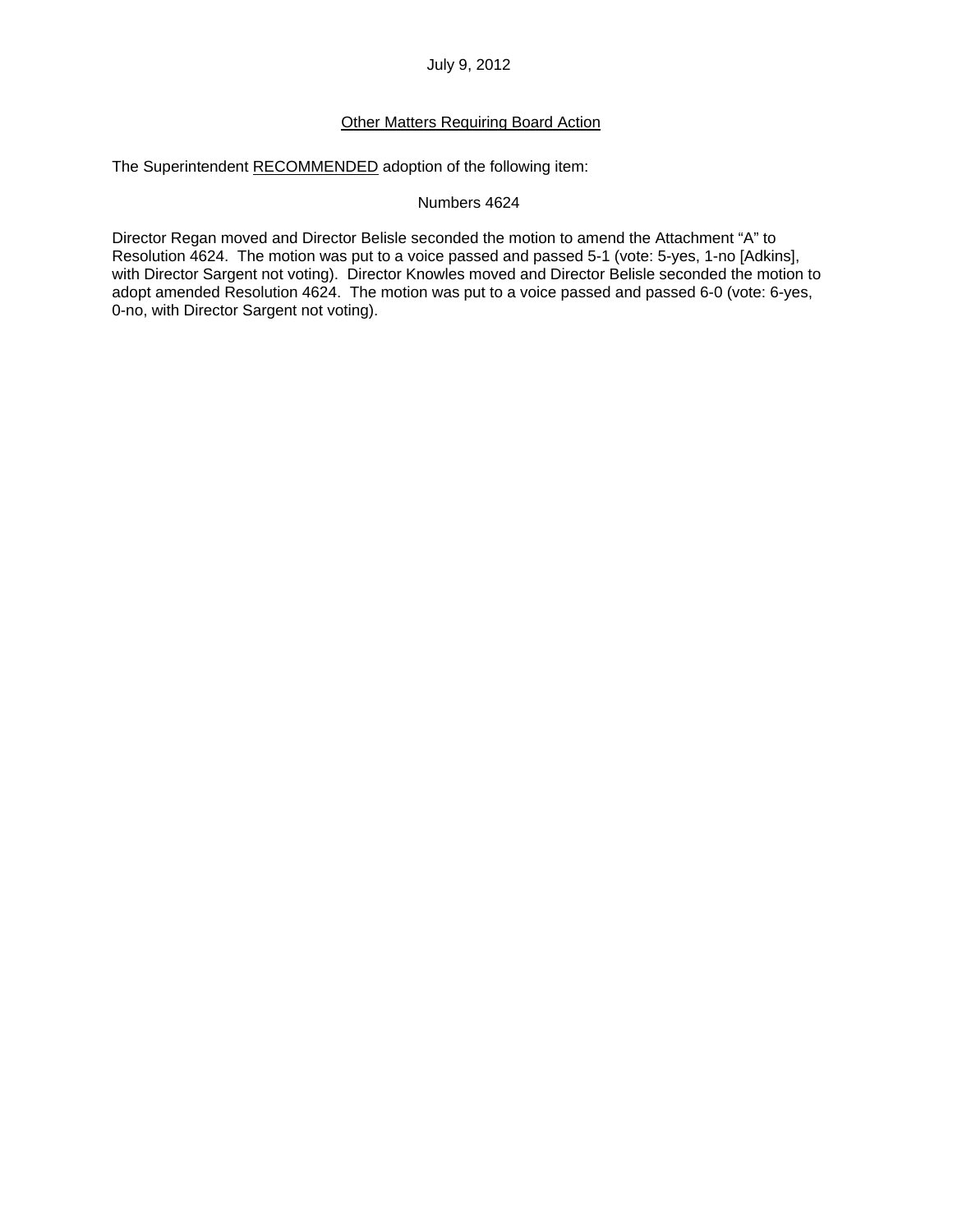## July 9, 2012

# **RESOLUTION No. 4624**

## Development of a General Obligation Bond Ballot Measure and Explanatory Statement for the November 6, 2012 Election.

# **RECITALS**

- A. The Board of Directors of Portland Public Schools, Multnomah County, Oregon ("PPS") is committed to maintaining and preserving the useful life of its school buildings.
- B. PPS understands that its schools are the property and pride of all citizens of Portland, and are strong anchors needed for livable neighborhoods.
- C. The average age of PPS school buildings is 65 years old and they have received only minimal updates over time.
- D. PPS recognizes that the condition of its facilities has a direct impact on the ability of teachers to teach and students to learn and succeed.
- E. PPS is committed to all students having the same up-to-date technology, equipment and teaching approaches as students in schools with newer buildings so our students can compete for college and in the workplace.
- F. Due to inadequate state funding for schools, PPS has prioritized use of General Fund money for its core educational mission, resulting in deferral of major maintenance on its facilities, leading to secondary damage and increased facility costs.
- G. Capital dollars last made available in 1995 were fully expended years ago and that debt has been retired.
- H. Four years of facility assessment, community-wide work sessions, the Board's adoption of Criteria to Determine the Order of Rebuilding and Renovation in Resolution No. 3986 and the Long Range Facilities Plan in Resolution No. 4608, have helped develop criteria to identify schools for capital improvement.
- I. The June 25, 2012 proposal to rebuild schools and update learning environments for students was developed and refined by community input.
- J. At its meeting on June 25, 2012, the Board preliminarily determined that it would be appropriate to seek voter approval in November, 2012, for general obligation bonds to finance the high school, seismic and access priority option (Option C in the materials that were presented to the Board).
- K. The Board held two public hearings on June 28, 2012 and July 9, 2012, regarding its preliminary determination to request voters to approve general obligation bonds in November, 2012, and has decided that the Board will request PPS voters to approve the bond option that is attached as Exhibit A (the "Preferred School Construction Bond Proposal") at the Board meeting on August 20, 2012.
- L. Oregon law requires PPS to submit measures that will appear on the November 6, 2012 election to the county elections officer no later than September 6, 2012.

#### **RESOLUTION**

1. ORS 294.655 requires PPS to notify the Tax Supervising and Conservation Commission not later than 30 days before September 6, 2012, if PPS proposes to place a general obligation bond measure on the November 6, 2012 general election ballot. The Board directs PPS staff to notify the Tax Supervising and Conservation Commission that PPS will place the Preferred